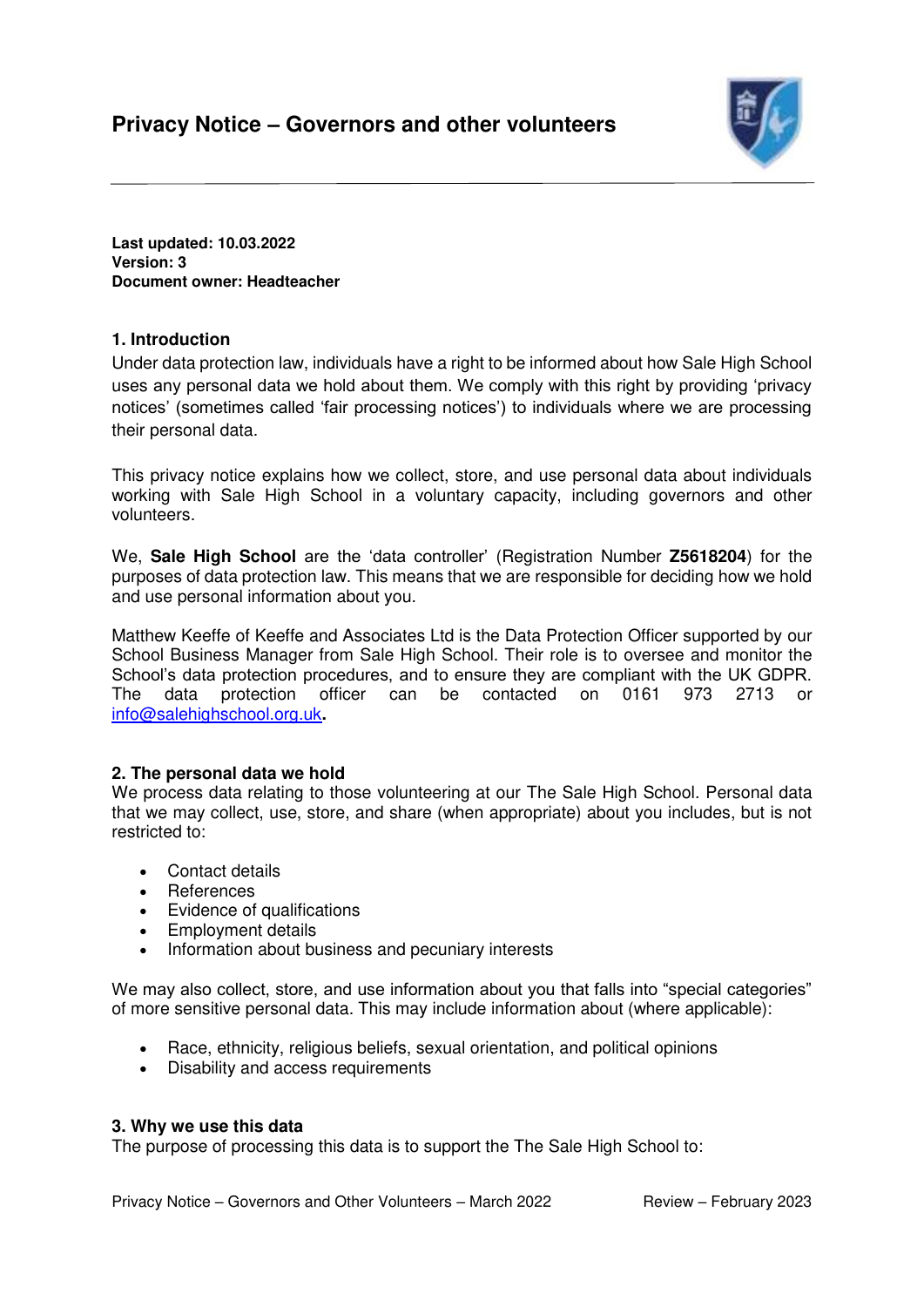- Establish and maintain effective governance
- Meet statutory obligations for publishing and sharing governors' details
- Facilitate safe recruitment, as part of our safeguarding obligations towards pupils
- Undertake equalities monitoring
- Ensure that appropriate access arrangements can be provided for volunteers who require them

## **3.1 Use of your personal information for marketing purposes**

Where you have given, us consent to do so, Sale High School may send you marketing information by email or text promoting school events, campaigns, charitable causes, or services that may be of interest to you. You can withdraw consent or 'opt out' of receiving these texts and/or emails at any time by contacting our data protection officer – 0161 973 2713 or via email to [info@salehighschool.org.uk.](mailto:info@salehighschool.org.uk)

## **4. Our lawful basis for using this data**

We only collect and use personal information about you when the law allows us to. Most commonly, we use it where we need to:

- Comply with a legal obligation
- Carry out a task in the public interest

Less commonly, we may also use personal information about you were:

- You have given us consent to use it in a certain way
- We need to protect your vital interests (or someone else's interests)

Where you have provided us with consent to use your data, you may withdraw this consent at any time. We will make this clear when requesting your consent and explain how you go about withdrawing consent if you wish to do so.

Some of the reasons listed above for collecting and using personal information about you overlap, and there may be several grounds which justify our use of your data.

### **5. Collecting this data**

While the majority of the information we collect from you is mandatory, there is some information that you can choose whether or not to provide to us.

Whenever we seek to collect information from you, we make it clear whether you must provide this information (and if so, what the possible consequences are of not complying), or whether you have a choice.

### **6. How we store this data**

Personal data is stored in accordance with our Data Protection Policy / Records Management Policy. Our Records Management Policy, this sets out how long we keep information about governors and other volunteers.

The School Records Management Policy is available on the websit[e Sale High School: Where](https://salehighschool.org.uk/)  [People, Learning & Outcome Matters](https://salehighschool.org.uk/) or alternatively, you can email our Data Protection Officer to request a copy.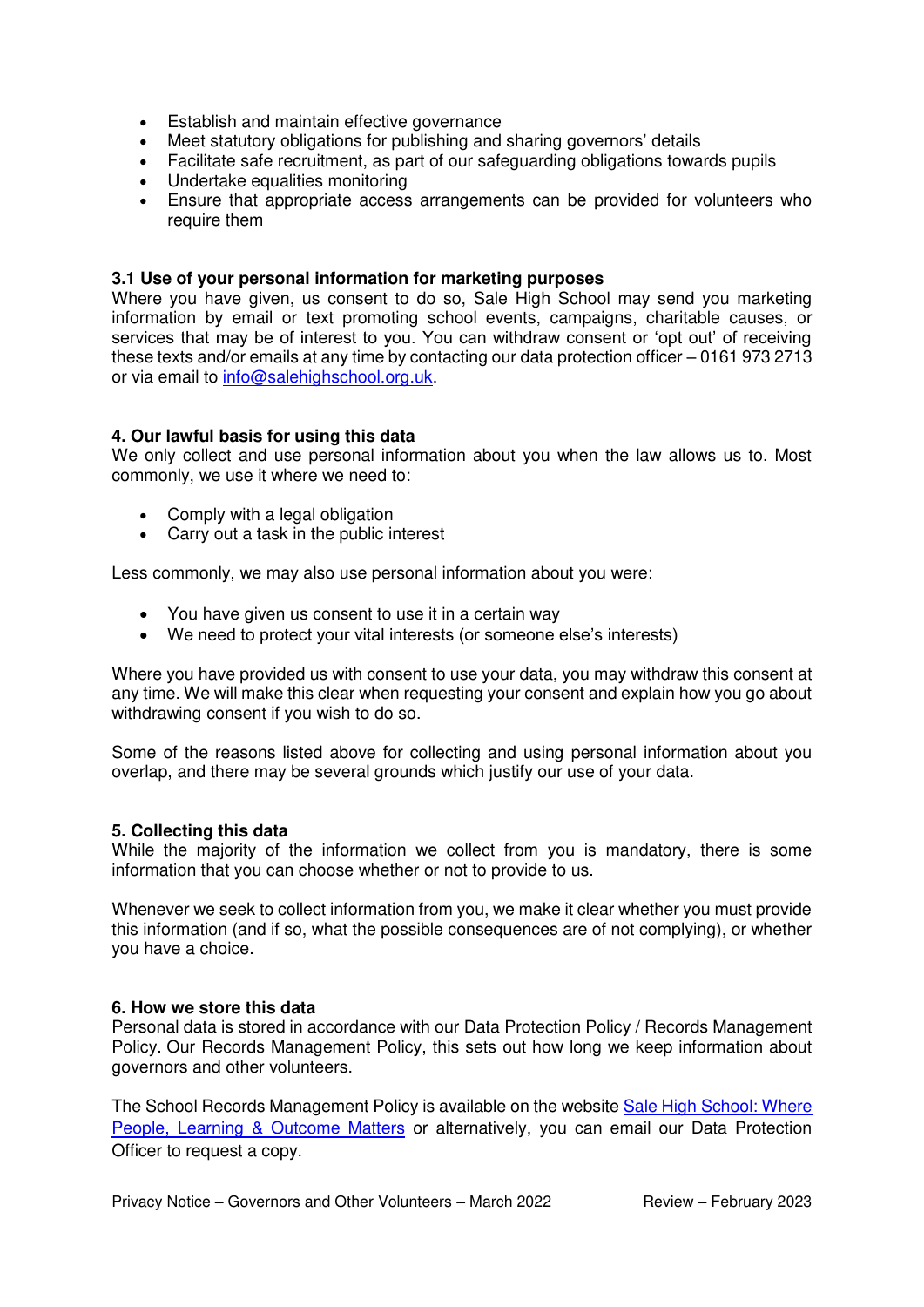We have put in place appropriate security measures to prevent your personal information from being accidentally lost, used, or accessed in an unauthorised way, altered, or disclosed.

We will dispose of your personal data securely when we no longer need it.

## **7. Data sharing**

We do not share information about you with any third party without your consent unless the law and our policies allow us to do so.

Where it is legally required, or necessary (and it complies with data protection law) we may share personal information about you with:

- Government departments or agencies to meet our legal obligations to share information about governors
- Our local authority to meet our legal obligations to share certain information with it, such as details of governors
- $\bullet$  Suppliers and service providers to enable them to provide the service we have contracted them for, such as governor support
- Professional advisers and consultants
- Employment and recruitment agencies
- Police forces, courts

## **7.1 Transferring data internationally**

Where we transfer personal data to a country or territory outside the European Economic Area, we will do so in accordance with data protection law.

## **8. Your rights**

## **8.1 How to access the personal information we hold about you**

Individuals have a right to make a 'subject access request' to gain access to personal information that Sale High School holds about them.

If you make a subject access request, and if we do hold information about you, we will:

- Give you a description of it
- Tell you why we are holding and processing it, and how long we will keep it for
- Explain where we got it from, if not from you
- Tell you who it has been, or will be, shared with
- Let you know whether any automated decision-making is being applied to the data, and any consequences of this
- Give you a copy of the information in an intelligible form

You may also have a right for your personal information to be transmitted electronically to another organisation in certain circumstances.

If you would like to make a request, please contact our data protection officer.

### **8.2 Your other rights regarding your data**

Under data protection law, individuals have certain rights regarding how their personal data is used and kept safe. You have the right to:

- Object to the use of your personal data if it would cause, or is causing, damage or distress
- Prevent your data being used to send direct marketing

Privacy Notice – Governors and Other Volunteers – March 2022 Review – February 2023